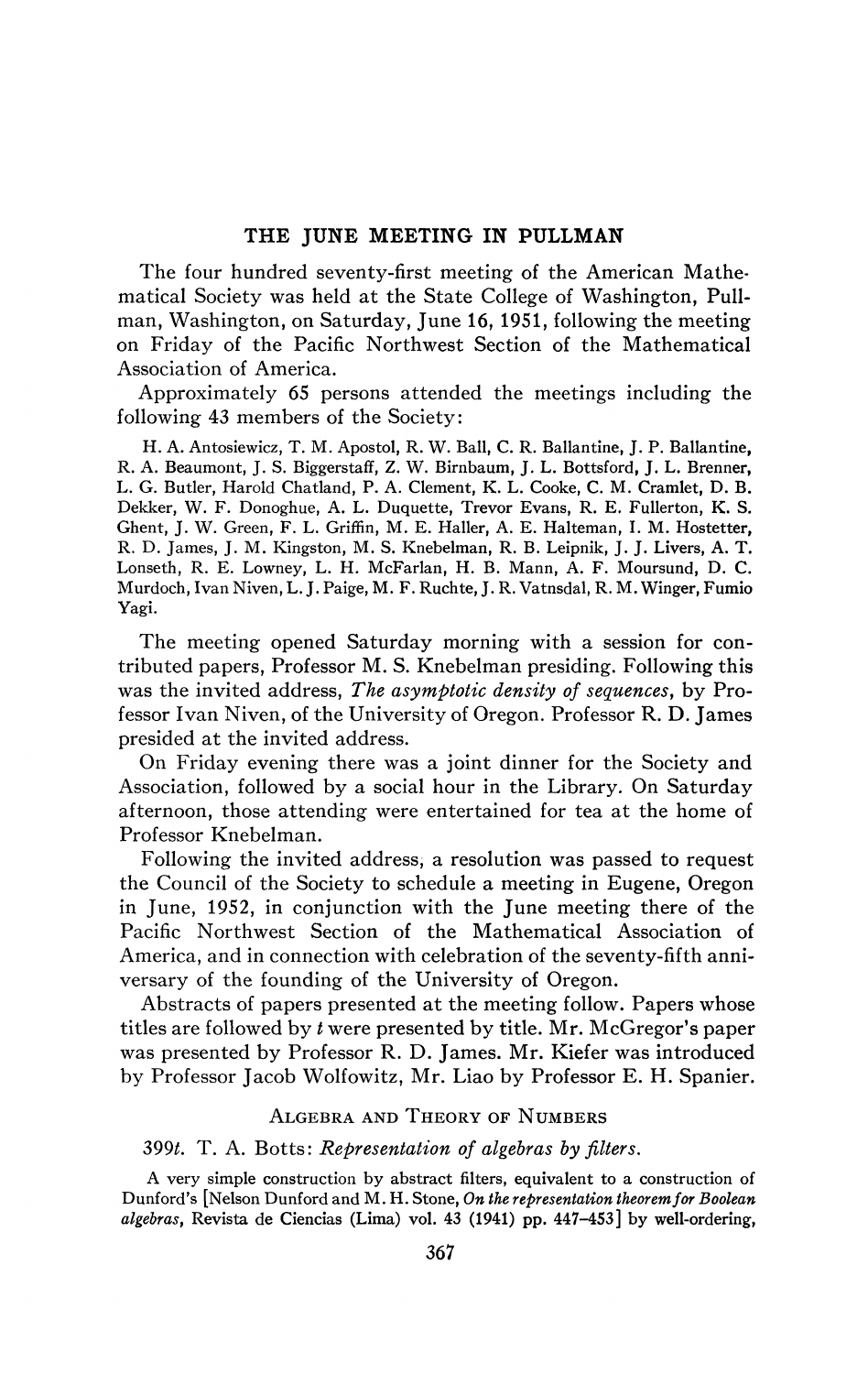is given for a homomorphic point-set representation of any commutative, associative, and idempotent multiplicative system with zero, the construction being made so as to yield classical representation theorems for distributive lattices and for Boolean rings. (Received April 23, 1051.)

### 400. J. L. Brenner: *The problem of unitary equivalence.*

In this article, a canonical form is defined for an arbitrary (singular or nonsingular)  $n<sup>2</sup>$  matrix  $A<sub>1</sub>$  over the complex numbers, under unitary transformation. The group of matrices which fix the canonical form is found, and more generally a canonical form is defined for any matrix under transformation by any such group. This gives an effective method for considering the simultaneous equations  $XA_iX^* = B_i$ ,  $XX^* = 1$  $(i=1, 2, \dots)$ . The steps in the inductive definition of a canonical form involve either rational operations or the finding of characteristic roots of matrices of order *n* or less. The first step in the analysis is to transform  $A_1$  so that  $A_1A_1^*$  is diagonal. This article will be published in Acta Mathematica. (Received April 30, 1951.)

### 401t. D. R. Fulkerson: *Hermite forms of row-finite matrices*.

Let  $\mathfrak M$  denote the ring of row-finite matrices over a field F. If  $A\mathfrak{\subset} \mathfrak M$ , there exists a nonsingular  $P\subseteq \mathfrak{M}$  such that  $PA = H$  has the following form: the nonzero rows  $\phi_i$ of *H* have lengths  $l_i$  with  $l_i < l_{i+1}$ ;  $\phi_i$  has 1 in the  $l_i$  position, zeros in the positions  $h_1, \dots, h_{i-1}$ . The matrix *H* is said to be an Hermite form of *A*. Two Hermite forms are left associates if and only if they differ by a permutation of rows, and consequently arbitrary A,  $B\in\mathfrak{M}$  are left associates if and only if they have the same row space and nullity. From an Hermite form of *A* one readily deduces a theorem due to Toeplitz:  $A$  is equivalent to  $T$  where each row of  $T$  has at most one 1, zeros elsewhere, and the nonzero rows have increasing lengths. *T* is referred to as a Toeplitz form of *A*. Two Toeplitz forms are equivalent if and only if they differ by a permutation of rows and columns, whence *A* and *B* are equivalent if and only if they have the same rank, nullity, and defect. The reduction to Toeplitz form is used to show that  $\mathfrak{M}$ is regular and has only one proper two-sided ideal. Finally, row-finite linear systems of equations are treated by reducing the matrix of coefficients to Hermite form. (Received April 26, 1951.)

### 402t. R. A. Macauley: Polynomial valuations.

If *R* is a field on which all (nonarchimedean) valuations are known, then all valuations on  $R[x]$ , where x is transcendental over R, are also known. Ostrowski described such valuations of  $R[x]$  by means of pseudo-convergent sequences in the algebraic completion *A* of *R.* MacLane showed that if all valuations of *R* are discrete, then any valuation *V* of  $R[x]$  can be represented by certain "key" polynomials in  $R[x]$ . The present paper exhibits the connection between these two treatments. This is achieved by first determining keys for the valuation which a pseudo-convergent sequence defines on  $A[x]$ , and then relating these keys to those for *V*. (Received May 1, 1951.)

## 403. H. B. Mann: *On the number of integers in the sum of two sets of positive integers.*

Let  $\alpha$  be the density of the set A,  $\bar{\alpha}$  its asymptotic density,  $\alpha^*$  its Besicovitch density, and  $\alpha_1$  its modified density as defined by Erdös (Ann. of Math. vol. 43 (1942) pp. 65-68). Let further *A(n)* denote the number of positive integers in *A* that do not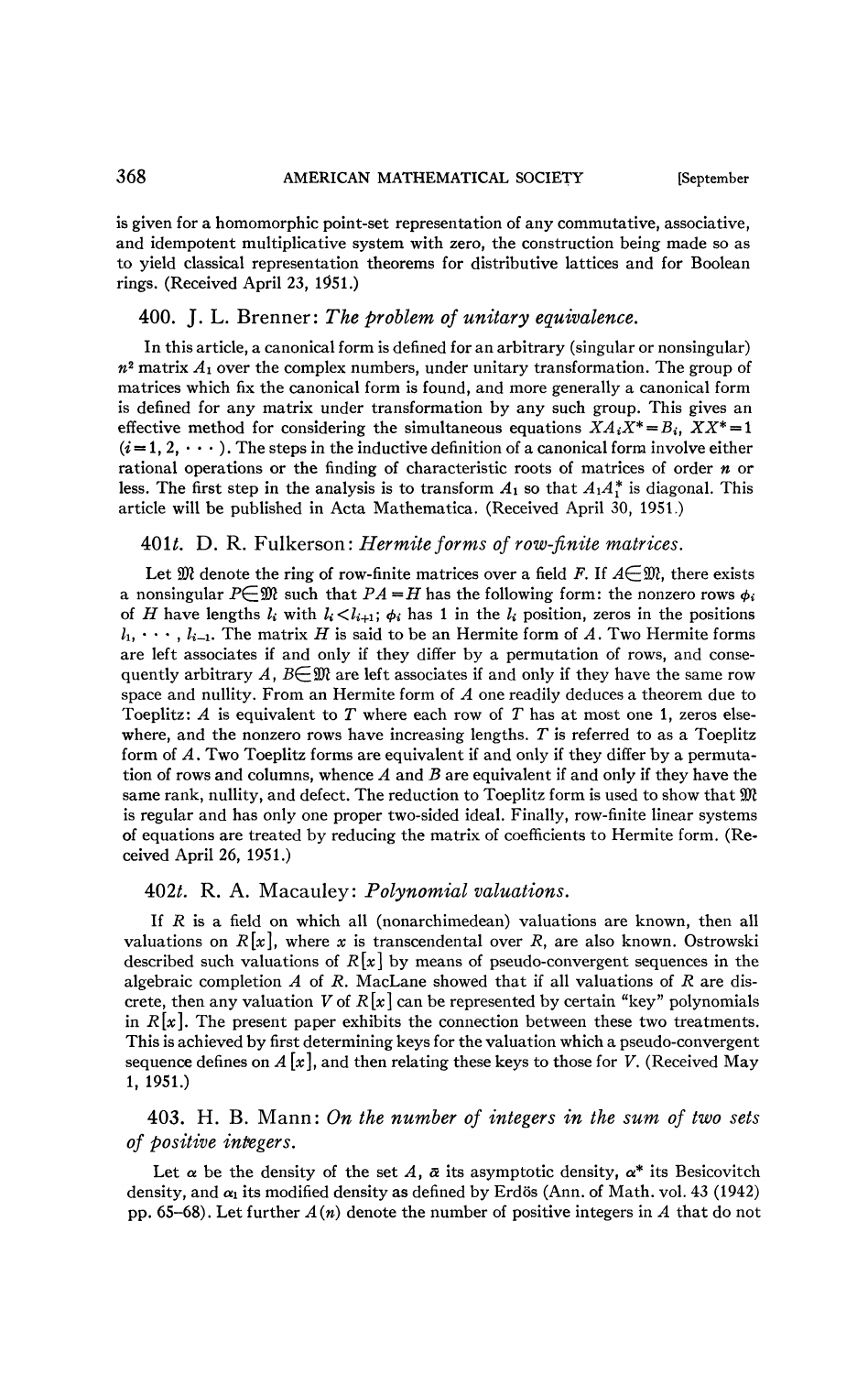exceed *n*. It is proved if  $A + B = C$  and if *n* is not in *C* then (1)  $C(n) \ge \alpha_1 n + B(n)$ . This is an improvement over a previous result of the author (Ann. of Math. vol. 43 (1942) pp. 523-527) according to which  $C(n) \ge \alpha^* n+B(n)$ . Equation (1) immediately yields:  $\gamma \ge \alpha_1 + \overline{\beta}$ . The latter inequality is sometimes better and sometimes not as good as Erdös'  $\overline{\gamma} \ge \overline{\alpha} + \overline{\beta}/2$ , which however has been established only if there exists a number  $b\overline{\smash{C}}B$  such that  $b+1\overline{\smash{C}}B$ . (Received May 4, 1951.)

404t. M. A. Melvin: *Metric classification of the bounded affinity groups.* 

Consider all groups of bounded affine transformations about a fixed point in a real or complex euclidean space of *n* dimensions *(n* finite or infinite). Both finite and infinite orders occur. For many geometric and physical purposes (see, for instance, the point of view developed in *Symmetry and affinity of electromagnetic fields charges and poles,* M. Avramy Melvin, Proceedings of the Canadian Mathematical Congress 1949 (in press); there, however, most of the groups involved are unbounded, and will be discussed in a subsequent paper), the usual replacement of any such bounded affinity group *(A)* by its affinely equivalent unitary group *(U)* is not desirable. This is because such a transformation effaces the *dilatometric* properties of the affine group, replacing the component strain ("ellipsoid" or Hermitian matrix) associated with each affine transformation by the identity. Thus we propose a further classification of affinity groups in which  $T^{-1}(A)T$  is considered equivalent to  $(A)$  only when T is unitary. This determines the *metric class* to which *(A)* belongs, and which is included with other metric classes in the broader *affine class* represented by *(U).* A general prescription will be given, and applied, for the construction of the metric classes associated with any given affine class. Except for the trivial case  $n = 1$ , there are infinitely many such metric classes. However, for a finite-dimensional group the number of "degrees of freedom" of this infinity, or the *metric multiplicity* of the affine class, is a finite integer. (Received May 2, 1951.)

405. L. J. Paige: *Simultaneous reduction of matrices to triangular form.* 

The author proves: A necessary and sufficient condition for two matrices *A* and *B*  to have an eigenvector in common is that *A* and *B* commute on an invariant subspace *L* of *A* and *B.* A simple inductive proof of Frobenius' theorem regarding the eigenvalues of  $f(A, B)$  is then given. The same method may be used to obtain a result of McCoy (Bull. Amer. Math. Soc. (1936) p. 593). (Received May 3, 1951.)

406t. G. N. Raney: *Completely distributive complete lattices*. Preliminary report.

If *L* is a complete lattice of which it is assumed only that meets are completely distributive with respect to joins, then the mapping which takes every  $M$ -closed subset of  $L$  into its join is a complete-homomorphism of the lattice of  $M$ -closed subsets of *L* onto *L.* This is based on the fact that in a complete lattice the intersection of any family of  $M$ -closed subsets is the same as the set of meets of selections over the family. Furthermore, the family of M-closed subsets of any lattice is a complete ring of sets. The lattice of a complete ring of sets is complete and completely distribuive, and the image of a completely distributive complete lattice under a completehomomorphism is a completely distributive complete lattice. Therefore, *L* is completely distributive and, in particular, joins are completely distributive with respect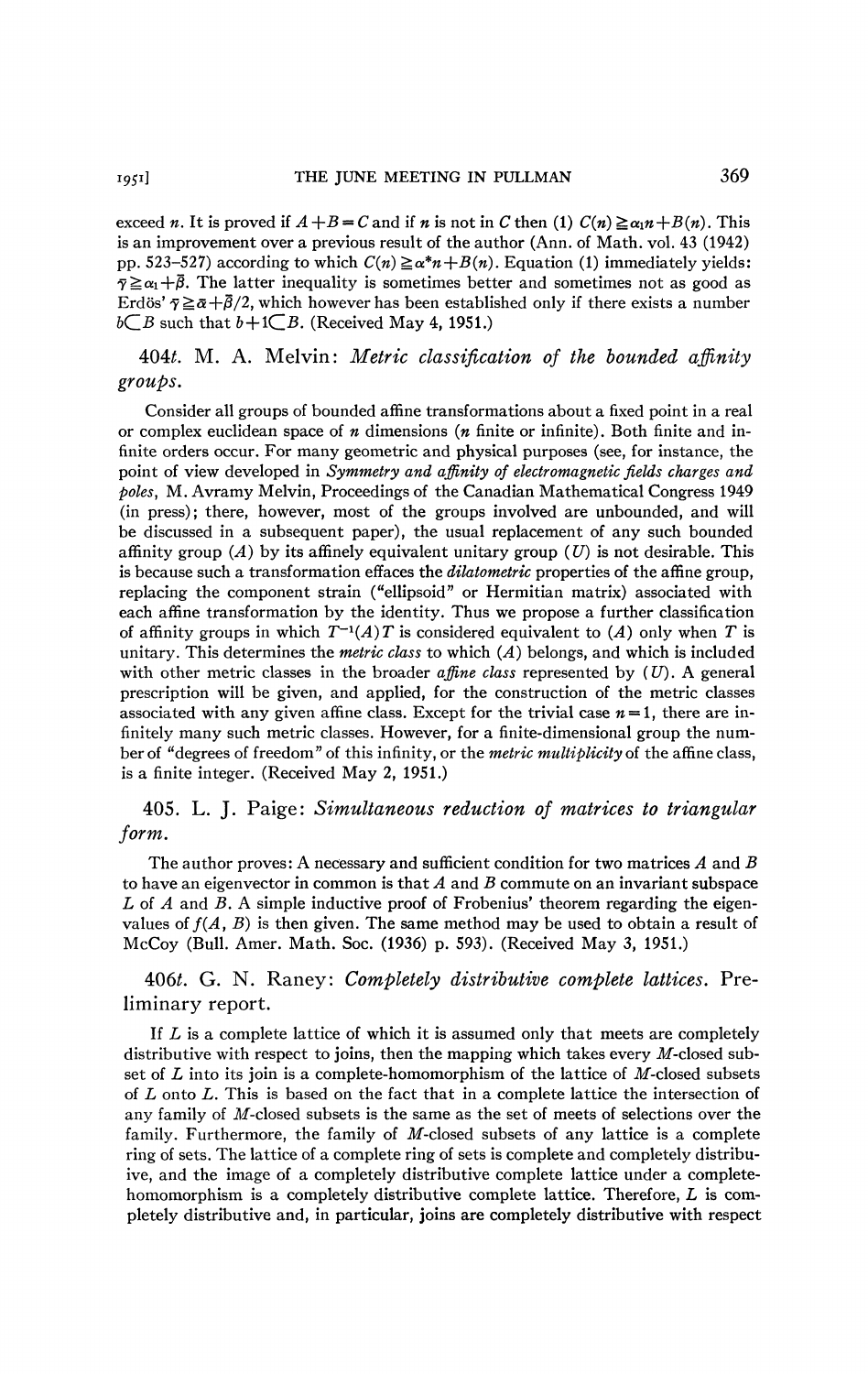to meets in *L.* In this manner it is shown that either condition for complete distributivity implies the dual condition, and that a lattice is complete and completely distributive if and only if it is a complete-homomorphic image of a complete ring of sets. (Received April 19, 1951.)

#### ANALYSIS

### 407. T. M. Apostol: *On the Lerch zeta function.*

The function  $\phi(x, a, s) = \sum_{n=0}^{\infty} \exp (2n\pi ix)(n+a)^{-s}$  satisfies  $\phi(x, a, 1-s)$  $= (2\pi)^{-s}\Gamma(s) \exp(-2\pi i a x) \{ \exp(\pi s i/2) \phi(-a, x, s) + \exp(2a\pi i - \pi s i/2) \phi(a, 1-x, s) \}$ which was first proved by Lerch using contour integration as in Riemann's first proof of the functional equation for  $\zeta(s) = \phi(0, 1, s)$ . Riemann's second method, based on the transformation theory of theta functions, does not yield Lerch's relation as might be expected but leads instead to the formula  $\Lambda(x, a, 1-s) = 2(2\pi)^{-s} \cos(\pi s/2)\Gamma(s)$  $\exp(-2\pi i a x) \Lambda(-a, x, s)$  where  $\Lambda(x, a, s) = \phi(x, a, s) + \exp(-2\pi i x) \phi(-x, 1-a, s).$ Lerch's relation is derived from this using, in addition, the differential-difference equations for  $\phi$ . The paper also contains two methods for evaluating  $\phi(x, a, s)$  for negative integral values of *s* as finite sums of elementary functions. The results are analogous to the evaluation of the Hurwitz zeta function  $f(s, a) = \phi(0, a, s)$  in terms of Bernoulli polynomials for  $s = 0, -1, -2, \cdots$ . (Received April 24, 1951.)

## 408t. T. M. Apostol: Remark on the Hurwitz zeta function.

Although the Hurwitz zeta function  $\zeta(s, a)$  is obtained from the Lerch zeta function  $\phi(x, a, s)$  by putting  $x = 0$  (see Bull. Amer. Math. Soc. Abstract 57-5-407 for definitions), the functional equation for  $\zeta(s, a)$  cannot be so obtained from that of  $\phi$ . In this paper the author proves that  $k^{1-q} \zeta(s, a/k) - \zeta(s,a) = \sum_{t=1}^{k-1} \phi(t/k, a, s)$  for any positive integer *k* and uses this to derive Hurwitz's relation  $\zeta(1-s, a)$  $=2\Gamma(s)(2\pi)^{-s}\sum_{n=1}^{\infty}$  cos  $(\pi s/2-2\pi a n)n^{-s}$  from Lerch's functional equation for  $\phi$ . The proof requires a knowledge of the behavior of  $\zeta(s, a)$  for  $a \rightarrow 0$  in certain regions of the 5-plane. (Received April 24, 1951.)

## 409t. Bent Fuglede and R. V. Kadison: On a conjecture of Murray *and von Neumann.*

*A* ring of operators *M* (that is, a weakly closed self-adjoint algebra of operators) is said to be "normal" when each subring of *M* is the set of all operators in *M* which commute with the set of operators in *M* which commute with the given subring (cf. F. J. Murray and J. von Neumann, *On rings of operators,* Ann. of Math. vol. 37 (1936) pp. 116-229). Murray and von Neumann prove that all factors of type I are normal and exhibit examples of factors of type II which are non-normal. They conjecture that all factors of type II are non-normal. This conjecture is proved in the present note, and, in fact, it is shown that one can produce a subfactor of the given factor which violates the normalcy. (Received May 2, 1951.)

## 410. J. W. Green: *On an expansion method for parabolic partial differential equations.*

Let  $L(u) = u_t - a u_{xx} - b u_x - c u$ , where a, b, and c are functions of x and t. The problem considered is to solve  $L(u) = F(x, t)$ , in the region  $t > 0$ ,  $0 < x < \pi$ , subject to the condition that *u* vanish on the boundary. The method of solution is an adaptation of a method developed by S. E. Faedo (Publicazioni dell' Istituto per le Applicazioni del Calcolo, no. 247, Rome, 1949) for the solution of hyperbolic equations. An approxi-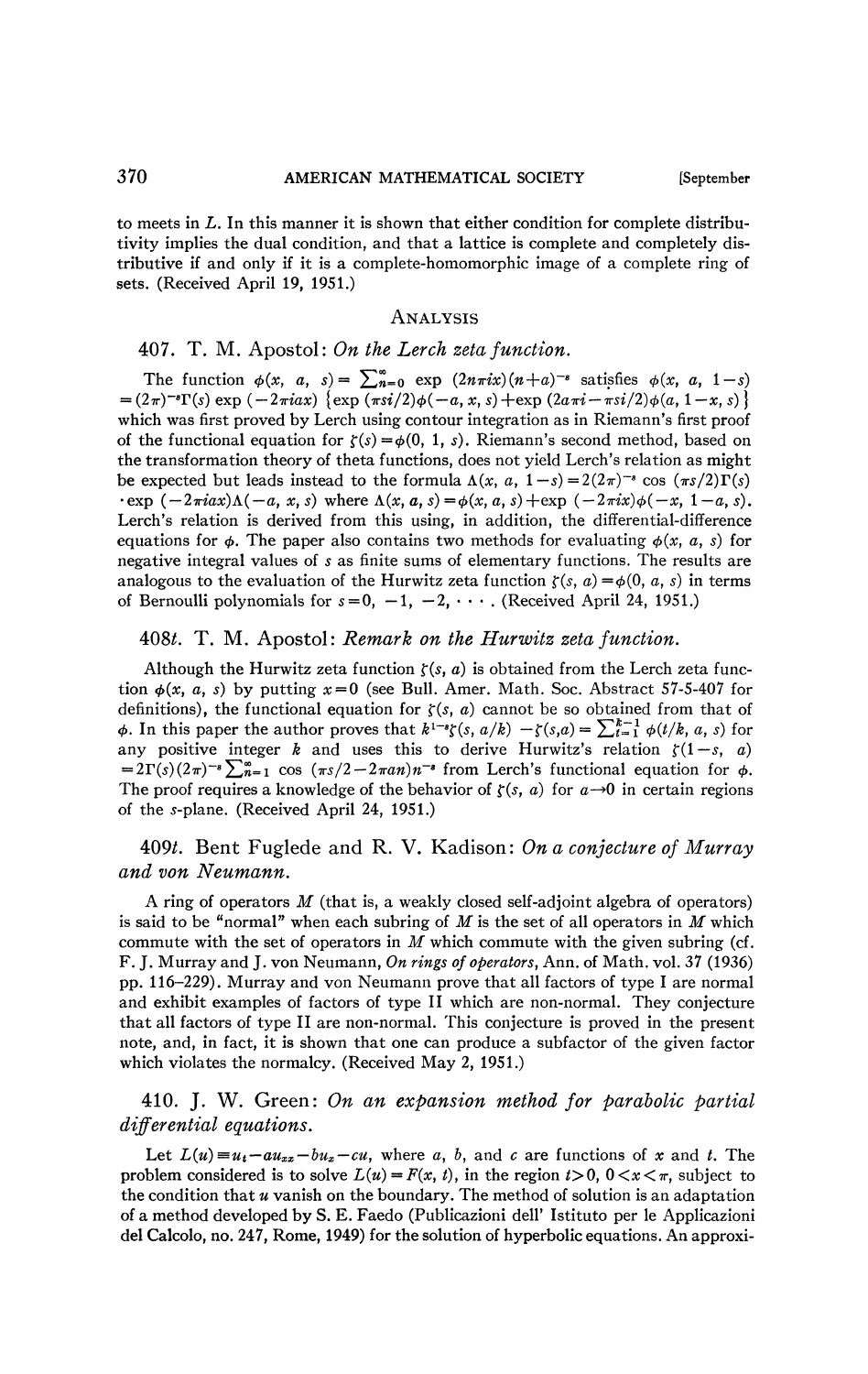mation is determined in the form  $u_n = \sum_{j=1}^n c_{n,j}(t)$  sin *jx* where the  $c_{n,j}(t)$  are determined by the system of ordinary differential equations,  $\int_0^{\pi} L(u_n) \sin jx dx = 0, j = 1, 2, \dots, n$ . By employing partial integration in a manner analogous to that in which uniqueness is usually proved, bounds are obtained for the integrals of the square of *u* and its various derivatives, permitting convergence of the *un* to a solution *u* to be shown. Estimates for  $u - u_n$  and  $\int_0^{\pi} (u - u_n)^2 dx$  are obtained. (Received May 2, 1951.)

## 411. A. T. Lonseth: *On the error incurred in solving nonhomogeneous linear functional equations by Galerkin's method.*

Suppose that an equation *Lu* =ƒ is to be solved, where *L* is linear, and that *u* must also satisfy certain conditions *B* on the boundary of its region *R* of definition. Let  $\phi_0$ satisfy *B*, and let  $\phi_1, \dots, \phi_n$  be orthonormal on *R* and satisfy the homogeneous boundary conditions corresponding to *B.* Then solution *u* is approximated by a linear combination  $u_n$  of the  $\phi$ 's, with coefficients determined so that  $Lu_n - f$  is orthogonal to each coordinate function  $\phi_1, \dots, \phi_n$  on R. With quadratic norm,  $\|u - u_n\|$  is bounded above if *L* has a bounded inverse; bounded below if *L* is bounded. Applications are made to classes of differential and integral equations. (Received May 6, 1951.)

### 412. J. L. McGregor: *An integral of Perron type.*

In the definition of the Perron integral of a function  $f(x)$  over a closed interval *[a, b]* a major function *M(x)* and a minor function *m(x)* are required to satisfy the conditions (i)  $M(x)$  and  $m(x)$  are continuous on [a, b] and  $M(a) = m(a) = 0$ ; (ii)  $-\infty \neq D_*M(x) \geq f(x) \geq D^*m(x) \neq +\infty$ . It is shown that without restricting the generality of the integral one may impose the additional condition (iii)  $M(x)$  and  $m(x)$ are differentiable on  $[a, b]$ . (Received May 1, 1951.)

## 413t. E. J. McShane: *Order-preserving maps and integration processes.*

Daniell's method of defining the Lebesgue integral is to start with an elementary integral, which is an order-preserving map of a subset of a lattice of functions into the real number system satisfying a certain set of postulates, and by devices based primarily on order properties to extend the domain of definition of the elementary integral so as to obtain a mapping with the well known continuity and closure properties possessed by the Lebesgue integral. By methods resembling those of Daniell, it is shown that an order-preserving map of a subset of a lattice *F* into a partially ordered set *G* can, under suitable assumptions, be extended so as to obtain a mapping of a larger subset of *F* into *G* having continuity and closure properties like those of the Lebesgue integral. As a preliminary, it is necessary to devise suitable definitions of closure, completeness, and convergence in partially ordered sets. Even when *F* is a lattice of functions and *G* the system of real numbers the present postulates are less restrictive than those of Daniell, so that the special cases include non-absolutelyconvergent integrals as well as the Lebesgue-Stieltjes integral. By choosing *G* to be the set of bounded hermitian operators on a Hubert space, one obtains the spectral resolution of such operators, and of bounded self-adjoint algebras of linear operators. (Received May 1, 1951.)

414. George Marsaglia: *On the compatibility of distribution functions.* 

Consider an index set T and elements  $x_t$ ,  $t \in T$ . Let the integer k be fixed, and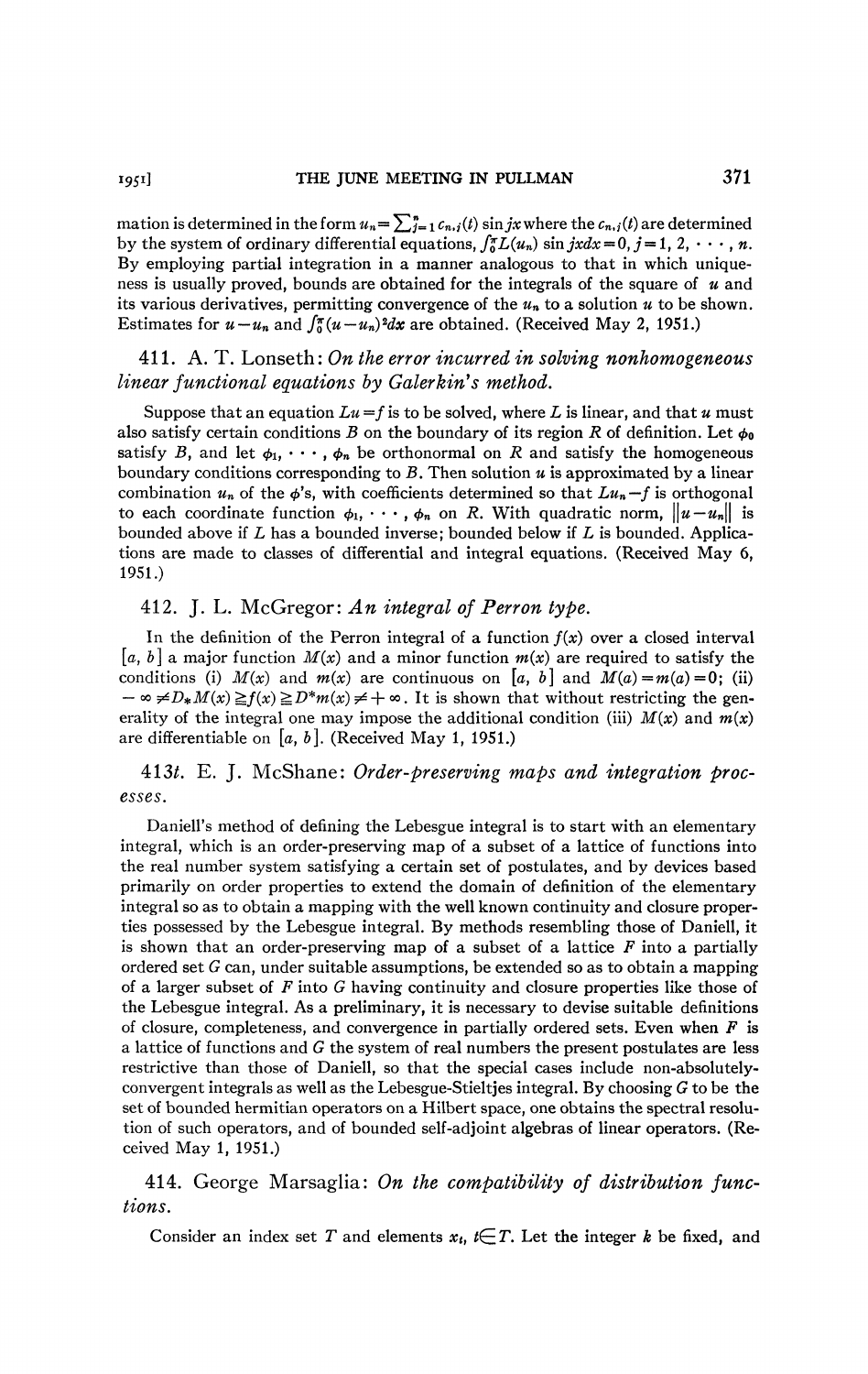suppose that for every subset  $t_1, \dots, t_n$  of T, with  $n \leq k$ , there is assigned a distribution function  $F_{x_t, \dots, x_{t_n}}(a_1, \dots, a_n) = P[x_{t_1} \leq a_1, \dots, x_{t_n} \leq a_n]$ . Can such a system be extended to a stochastic process? Yes. For each  $t \in T$ , let  $P_t$  be the semi-ring of half-open intervals (possibly infinite) of  $R_1$ , the reals. Let  $M$  be the class of cartesian products  $\prod_{i \in \mathcal{I}} M_i$ , where  $M_i \in \mathcal{P}_t$  and  $M_i \neq R_1$  for at most a finite number of *t*'s; let the number of exceptions to  $M_t = R_1$  be the index of a set in  $\mathcal{M}_t$ , and let  $\mathcal{M}_k$  be the sets of  $M$  having index not greater than  $k$ . The principal result is to the effect that such a system of distribution functions determines a set function on  $\mathcal{M}_k$  which may be extended to  $\mathcal{M}_{k+1}$  and hence to the semi-ring  $\mathcal{M}$ . Well known methods then yield a measure which determines the stochastic process. (Received April 30, 1951.)

### 415t. K. S. Miller: The one-sided Green's function.

A function  $H(x, \zeta)$  called the one-sided Green's function is defined. It bears the same relation to Volterra type integral equations as the classical Green's function  $G(x, \zeta)$  does to Fredholm integral equations. Various properties of  $H(x, \zeta)$  are deduced. For example, if  $H(x, \zeta)$  is the Green's function for the linear differential operator *L,* then a fundamental system of solutions can be constructed in terms of *H*  and its derivatives evaluated at the initial point. This function, which is closely related to the impulsive response of linear systems, is of use in various physical problems (particularly network theory) where interest is centered on one boundary point only. (Received May 9, 1951.)

#### 416t. L. B. Robinson: A complete system of tensors. II.

The author computes a complete system of tensors for the case  $\langle r=2 \rangle$  associated with the system (A)  $y_1' + p_{11}y_1' + p_{22'} + q_{11}y_1 + q_{23}y_2' + p_{31}y_1' + p_{22}y_2' + q_{31} + q_{22}y_2$ . Write  $V_{11} = \Theta^{1/2} \left\{ y_1^2 I_{22} - 2y_1 y_2 I_{12} + y_2^2 I_{11} \right\} = F_{11}$ ,  $V_{12} = \Theta^{1/4} \left\{ y_1 Y_1 I_{22} - (y_1 Y_2 + y_2 Y_1) I_{12} + y_2 Y_2 I_{11} \right\}$  $F_{12}$ ,  $V_{22} = \{ Y_1^2 I_{22} - 2 Y_1 Y_2 I_{12} + Y_2^2 I_{11} \} = F_{22}$ ,  $V_{13} = D \{ y_1 I_{23} - y_2 I_{13} \} = F_{13}$ ,  $V_{23} = \Theta^{-1/4} D$  $\cdot$  {*Y<sub>1</sub>I*<sub>23</sub> - *Y<sub>2</sub>I*<sub>13</sub>} =  $F_{23}$ , and *V*<sub>33</sub> =  $\Theta$ <sup>-1/2</sup>*D*<sup>2</sup>*I*<sub>33</sub> =  $F_{33}$ . The *F*'s are arbitrary functions of the covariants which have been long known. If the  $V$ 's are solved with respect to the  $\Gamma$ 's, the complete system of tensors results. (Received April 23, 1951.)

### STATISTICS AND PROBABILITY

# 417t. J. C. Kiefer: On Wald's complete class theorems.

Terminology of A. Wald *{Statistical decision functions,* New York, Wiley, 1950) is used in what follows. Let  $\mathcal D$  be the class of all decision functions available to the statistician, let  $\mathcal{D}_b$  be the class of all decision functions with bounded risk functions, let  $\mathcal{C}_w$ be the class of all Bayes solutions in the wide sense, and let  $C_s$  be the class of all Bayes solutions in the strict sense. Wald showed that under assumptions 3.1 to 3.6 of the above reference,  $C_w$  is complete relative to  $\mathcal{D}_b$  (Theorem 3.17); and that under assumptions 3.1 to 3.7,  $C_s$  is complete relative to  $D_b$  (Theorem 3.20). (The same results were also proved by Wald in previous publications under stronger assumptions.) The present author proves that the above theorems remains true if in their statement  $\mathcal{D}_b$  is replaced by  $\mathcal{D}$ . Under suitable assumptions, the method of proof is applicable to games whose payoff functions are bounded from below but not from above. (Received May 23, 1951.)

### TOPOLOGY

418/. S. T. Hu: *Cohomology rings of compact connected groups and their homogeneous spaces.* I.